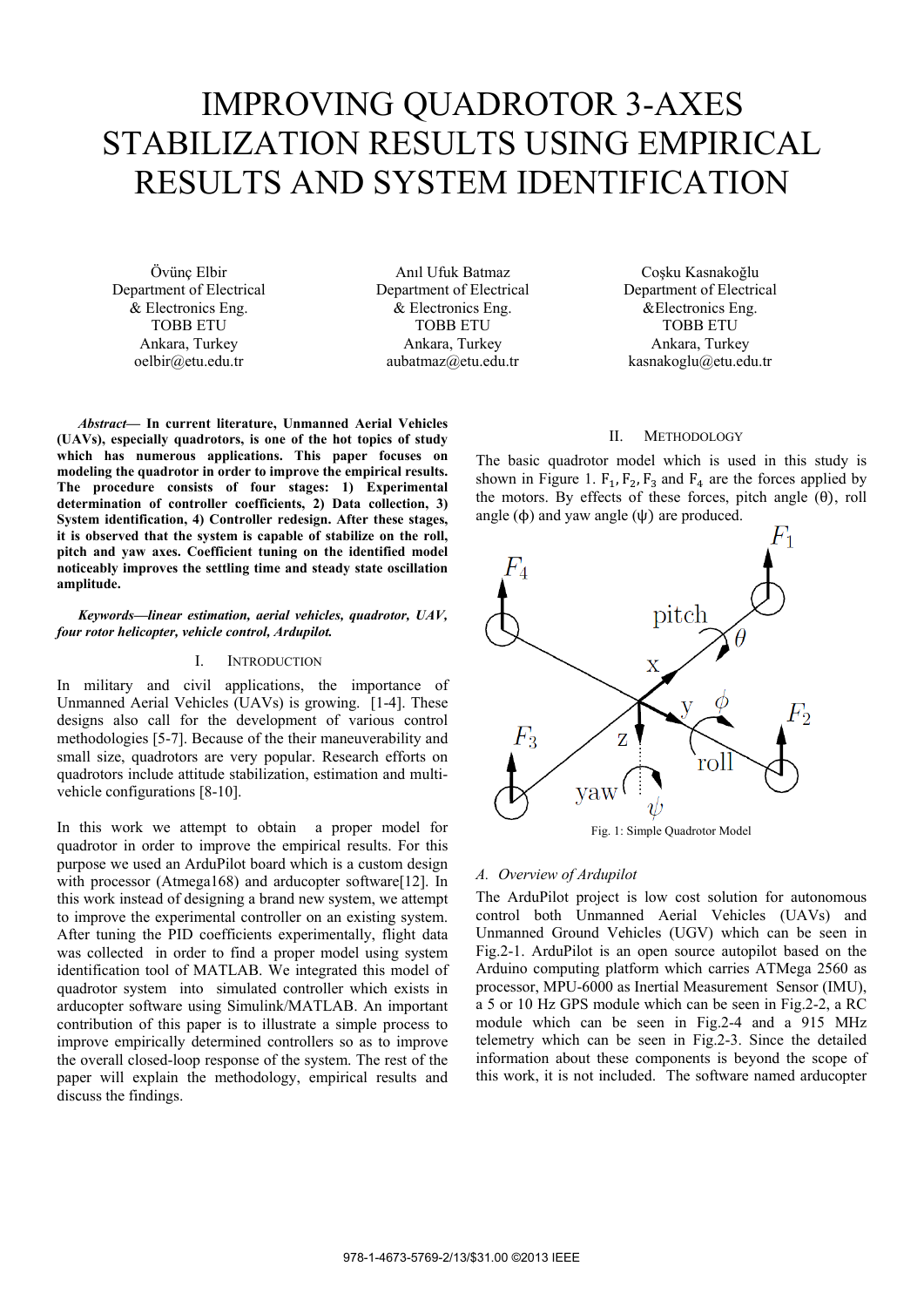is written in  $C++$ . Due to Ardupilot is an open source project, it is quite appropriate for research projects.



Fig. 2: Ardupilot and its components

# B. Obtaining the Models from System Identification

Model identification has been made by MATLAB/Simulink. Simulink model has been set up by original code which is written in C and C++. The system can be seen in Fig  $3$ .



Fig. 3: Simulated roll controller as in arducopter software

System controller out found by simulating flight data. By using these system outputs, we tried to find system transfer function. For this purpose, we used system identification toolbox in Matlab.

Data set measured from experiment has divided in two equal sized data. First divided part has been used for finding transfer function candidates. Second part has used as verification data to find best fitting transfer function according to first data set. Measured and simulated model outputs for all axes are represented in Fig. 4 as accordance with verification data as the part of measured experimental data's second part.

Using results in Fig. 4, we tried to find out systems transfer functions for every axis. These transfer functions are shown in Eq.  $[1-3]$ . Eq. 1 is used for roll axes transfer function and Eq. 2. is found as pitch axes transfer function. Last of them, Eq 3. is the transfer function result for used in yaw axes.



Fig. 4: Measured and Simulated Model Outputs from Simulated System. These model outputs are found for roll(top), pitch(middle) and yaw(bottom) axis. Shown values represents accordance with verification data set.

| $-953.2 s^5 + 579.7 s^4 - 1.04e^{04} s^3 - 1951 s^2 - 409.5 s + 2024$                                                                                                 |     |
|-----------------------------------------------------------------------------------------------------------------------------------------------------------------------|-----|
| $s^{10}$ + 14.78 $s^{9}$ + 121.5 $s^{8}$ + 669.7 $s^{7}$ + 3250 $s^{6}$ + 8328 $s^{5}$ + 2.148e04 $s^{4}$ + 2.614e04 $s^{3}$ + 1.994e04 $s^{2}$ + + 1.08e04 s + 962.4 | (1) |
| $1.599 s4 - 3.212 s3 + 77.97 s2 - 17.44 s + 276.8$                                                                                                                    |     |
| $s^8$ + 3.79 s <sup>7</sup> + 67.1 s <sup>6</sup> + 141.5 s <sup>5</sup> + 1198 s <sup>4</sup> + 1018 s <sup>3</sup> + 3454 s <sup>2</sup> + 854.3 s + 469.2          | (2) |
| $-5.145 s + 2.629$                                                                                                                                                    | (3) |
| $s^5$ + 3.165 $s^4$ + 7.98 $s^3$ + 9.194 $s^2$ + 7.042 s + 1.077                                                                                                      |     |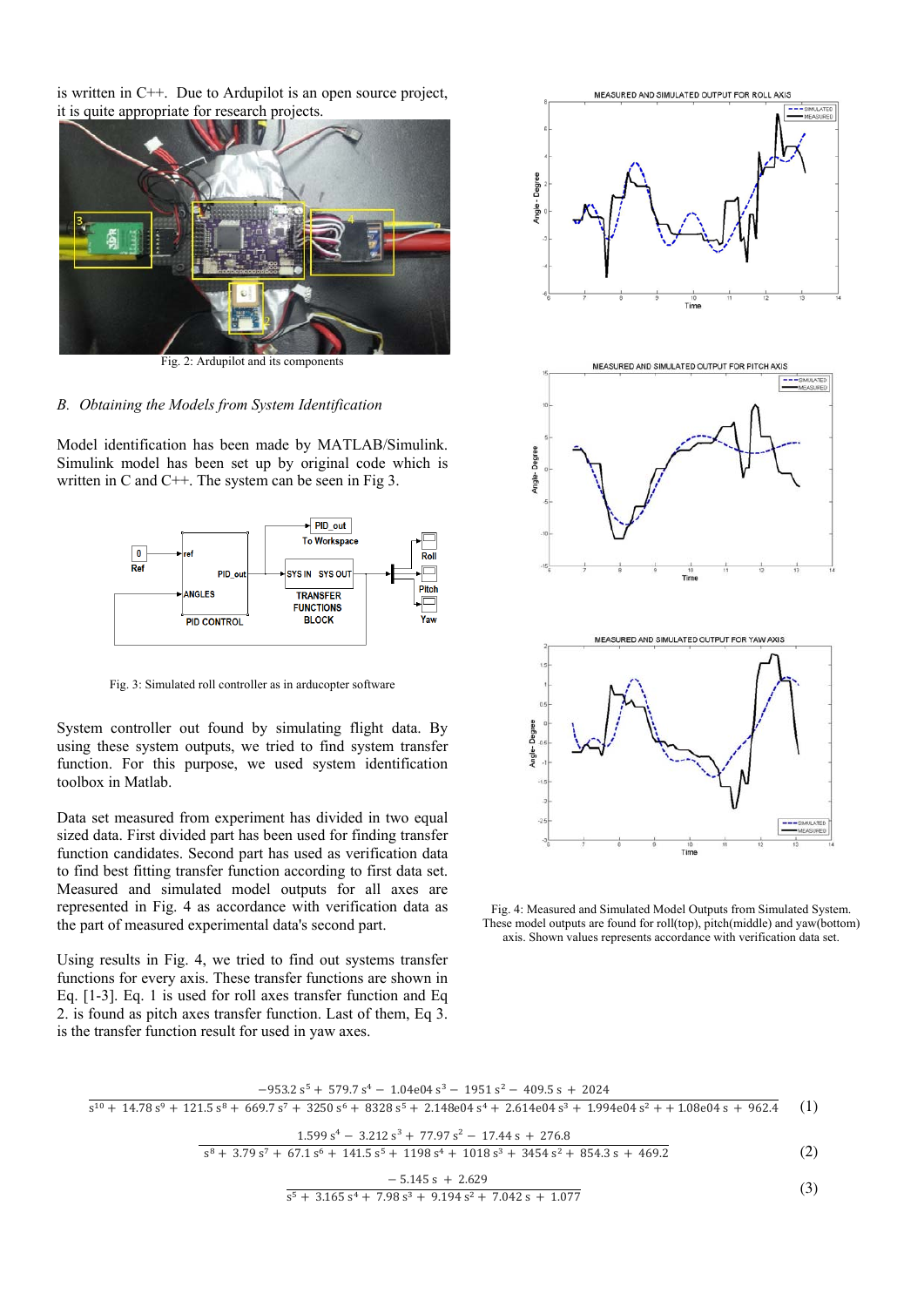# *C. Controller Simulation in Simulink*

Due to improving the empirical results of the overall closed loop controller, we simulated the controller as exists in arducopter software using Simulink/MATLAB.

The main block diagram can be seen in Fig. 3. Transfer function block contains the transfer functions which are obtained from System Identification. PID control block contains three PI controllers for roll, pitch and yaw stabilization.



Fig. 5: Simulated roll controller as in arducopter software

The simulated roll controller can be seen in Fig. 5. Since the simulated pitch and yaw controller have the same structure with the roll controller, only the roll control block scheme is shown in the figure.

For stabilization reference, we selected zero (0) degrees for roll and pitch axes, on the other hand, yaw axis used quadrotor's initial yaw angle (in degrees) as the reference of the system.

#### *D. Obtaining Controllers Coefficients*

With the model of the system obtained, we now proceed to redesign the controller in order to enhance the performance of the closed loop system, in particular, the time it takes for the system to settle. For this purpose we tuned the P and I blocks in MATLAB's compensator design tool. This process yields the coefficient values  $K_p = 4.00$ ,  $K_i = 0.1418$  for roll and pitch stabilization,  $K_p = 0.1$ ,  $K_i = 0.0$  for roll and pitch angular rate control,  $K_p = 4.50$ ,  $K_i = 0.0$  for yaw stabilization and  $K_p = 0.13$ ,  $K_i = 0.015$  for yaw angular rate control.

# III. EXPERIMENTAL RESULTS

After changing the controller coefficients another test flight was performed and the flight data was logged (Fig. 7). In Fig. 8, Fig. 9 and Fig. 10 the experimental results with empirical controller coefficients and PID coefficients tuned on the identified model for pitch, roll and yaw angle are shown respectively. Controller stabilization reference is selected as zero (0) degrees for pitch and roll angles and initial yaw angle as for reference for yaw angle. For better understanding, yaw angle degree axis limit ranges are emulated in Fig. 10. It can clearly be seen that the tuned coefficients have improved the closed-loop response significantly; the roll, pitch and yaw

angles settle much faster, and the amplitude of the steady state oscillations are lower.



Fig. 7: The quadrotor during flight test with the designed controller



Fig. 8: Experimental results showing the pitch angle  $(\theta)$  with empirical PID coefficients (top) and PID coefficients tuned on the identified model (bottom)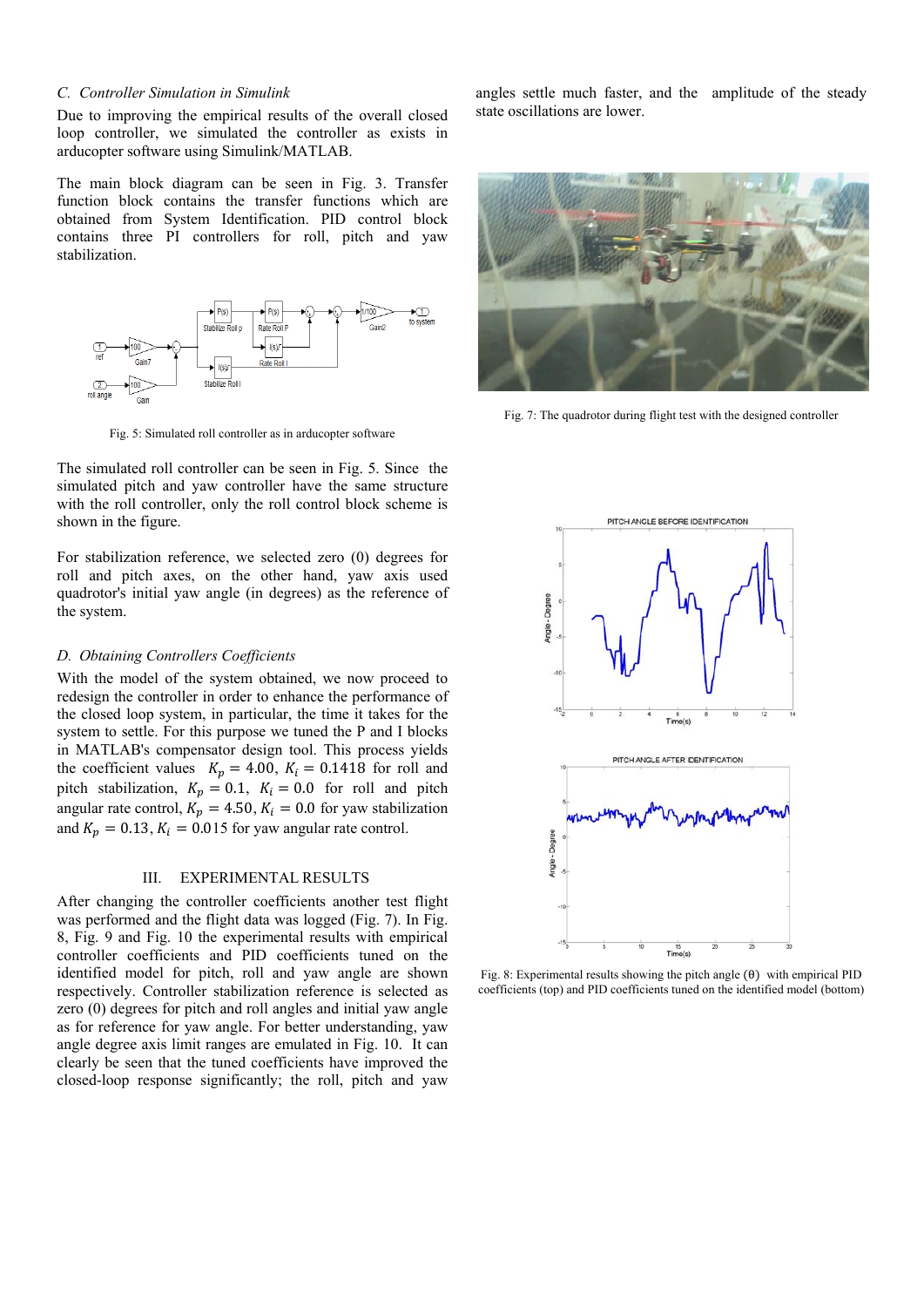# IV. CONCLUSION

This paper presents a system identification based approach in order to improve the empirically determined controllers so as to improve the overall closed-loop response of the system. First, the controllers coefficients are tuned experimentally due to log the flight data. After the first test flight we obtain three models using MATLAB System identification toolbox, for roll, pitch and yaw respectively. The controller structure in arducopter software is simulated in MATLAB/Simulink. After that the coefficients of the controllers are tuned using the compensator design. The coefficients obtained from this procedure were tested on the experimental setup and it was observed that the settling time as well as the steady state oscillations of the closed-loop system was improved.

Future research directions include redesign the software in order to accomplish other tasks such as aggressive maneuvering and fly capability in bad air conditions.



Fig. 9: Experimental results showing the roll angle (ϕ) with empirical PID coefficients (top) and PID coefficients tuned on the identified model (bottom)



Fig. 10: Experimental results showing the yaw angle (ψ) with empirical PID coefficients (top) and PID coefficients tuned on the identified model (bottom)

#### **REFERENCES**

- [1] P. Pounds, Paul, R. Mahony and P. Corker, Modelling and control of a quad-rotor robot. In Proceedings Australasian Conference on Robotics and Automation, Australian Robotics and Automation Association Inc., Auckland, New Zealand, 2006.
- [2] S. Bouabdallah and R. Siegwart Full Control of a Quadrotor, Proceedings of the 2007 IEEE/RSJ International Conference on Intelligent Robots and Systems San Diego, CA, USA, Oct 29 - Nov 2, 2007.
- [3] H. Voos, Nonlinear Control of a Quadrotor Micro-UAV using Feedback - Linearization Proceedings of the 2009 IEEE International Conference on Mechatronics. Malaga, Spain, April 2009.
- [4] B. Erginer and E. Altuğ, Modeling and PD Control of a Quadrotor VTOL Vehicle Proceedings of the 2007 IEEE Intelligent Vehicles Symposium Istanbul, Turkey, June 13-15, 2007.
- [5] G. Chowdhary and S. Lorenz, Control of a VTOL UAV via Online Parameter Estimation AIAA Guidance, Navigation, and Control Conference and Exhibit 15 - 18 August, San Francisco, California, 2005.
- [6] M. Ö. Efe, Robust Low Altitude Behavior Control of a Quadrotor Rotorcraft Through Sliding Modes 2007 Mediterranean Conference on Control and Automation, July 27-29, Athens , Greece, 2007.